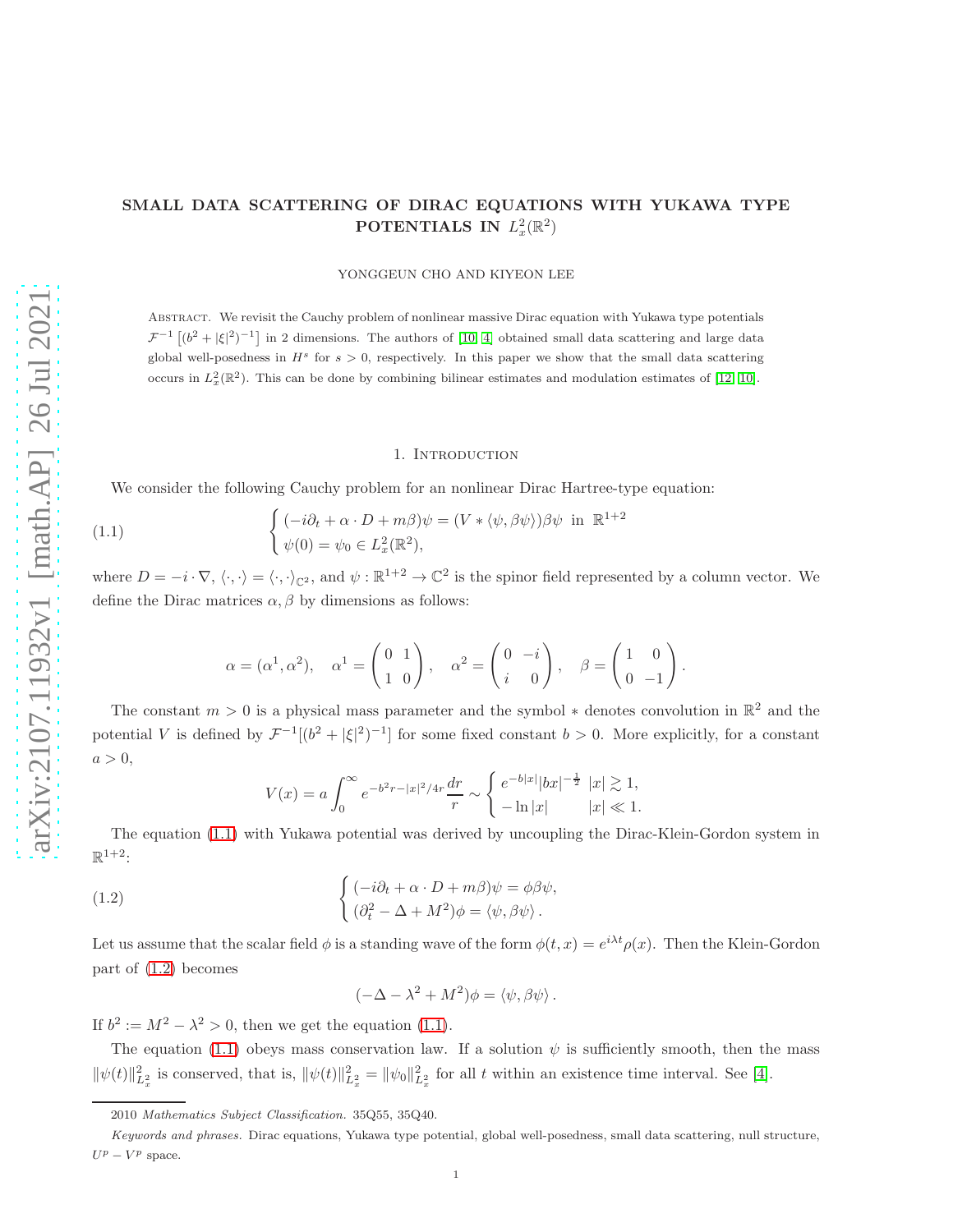Now let us consider a scaled function  $\widetilde{\psi}$  defined by  $\widetilde{\psi}(t,x) = m^{-\frac{3}{2}} \psi\left(\frac{t}{m},\frac{x}{m}\right)$ . Then by a direct calculation  $\widetilde{\psi}$  satisfies the equation:  $(-i\partial_t + \alpha \cdot D + \beta)\widetilde{\psi} = (\widetilde{V} * \langle \psi, \beta \widetilde{\psi} \rangle) \beta \widetilde{\psi}$ , where  $\widetilde{V} = \mathcal{F}^{-1}[(\frac{b^2}{m^2} + |\xi|^2)^{-1}]$ . Since the changed potential is essentially the same type as  $V$  up to constant, for the Cauchy problem  $(1.1)$  we assume that  $m = 1$  in this paper.

We use the representation of solution based on the massive Klein-Gordon equation. For this purpose, let us define the energy projection operators  $\Pi_{+}(D)$  by

$$
\Pi_{\pm}(D):=\frac{1}{2}\left(I\pm\frac{1}{\langle D\rangle}[\alpha\cdot D+\beta]\right),
$$

where  $\langle D \rangle := \mathcal{F}^{-1} \langle \xi \rangle \mathcal{F}$  and  $\langle \xi \rangle := (1 + |\xi|^2)^{\frac{1}{2}}$  for any  $\xi \in \mathbb{R}^2$ . Then we get

(1.3) 
$$
\alpha \cdot D + \beta = \langle D \rangle (\Pi_+(D) - \Pi_-(D)),
$$

and

(1.4) 
$$
\Pi_{\pm}(D)\Pi_{\pm}(D) = \Pi_{\pm}(D), \ \ \Pi_{\pm}(D)\Pi_{\mp}(D) = 0.
$$

We denote  $\Pi_{\pm}(D)\psi$  by  $\psi_{\pm}$ . Then the equation [\(1.1\)](#page-0-0) becomes the following system of semi-relativistic Hartree equations:

<span id="page-1-0"></span>(1.5) 
$$
(-i\partial_t \pm \langle D \rangle)\psi_{\pm} = \Pi_{\pm}(D)[(V * \langle \psi, \beta \psi \rangle)\beta \psi]
$$

with initial data  $\psi_{\pm}(0,\cdot) = \psi_{0,\pm} := \Pi_{\pm}(D)\psi_0$ . The free solutions of [\(1.5\)](#page-1-0) are  $e^{\mp it \langle D \rangle}\psi_{0,\pm}$ , respectively, where

$$
e^{\mp it\langle D\rangle} f(x) = \mathcal{F}^{-1}(e^{\mp it\langle \xi \rangle} \mathcal{F} f) = \frac{1}{(2\pi)^2} \int_{\mathbb{R}^2} e^{i(x \cdot \xi \mp t\langle \xi \rangle)} \hat{f}(\xi) d\xi.
$$

Here  $\mathcal{F}, \mathcal{F}^{-1}$  are Fourier transform, its inverse, respectively. Then by Duhamel's principle the Cauchy problem [\(1.5\)](#page-1-0) is equivalent to solving the integral equations:

(1.6) 
$$
\psi_{\pm}(t) = e^{\mp it \langle D \rangle} \psi_{0,\pm} + i \int_0^t e^{\mp i (t-t') \langle D \rangle} \Pi_{\pm}(D) [(V * \langle \psi, \beta \psi \rangle) \beta \psi](t') dt'.
$$

We call that the solution  $\psi$  scatters forward (or backward) in  $H^s$  if there exist  $\psi^{\ell} \in C(\mathbb{R}; H^s)$ , linear solutions to  $(-i\partial_t + \alpha \cdot D + \beta)\psi = 0$ , such that

(1.7) 
$$
\|\psi(t) - \psi^{\ell}(t)\|_{H^s} \to 0 \text{ as } t \to +\infty \; (-\infty, \text{ respectively}).
$$

Equivalently,  $\psi$  is said to scatter forward (or backward) in  $H^s$  if there exist  $\psi_{\pm}^{\ell} := e^{\mp it \langle D \rangle} \varphi_{\pm} \; (\varphi_{\pm} \in H^s)$ such that

(1.8) 
$$
\|\psi_{\pm}(t) - \psi_{\pm}^{\ell}(t)\|_{H^s} \xrightarrow{t \to \pm \infty} 0.
$$

Recently, Yang [\[12\]](#page-8-1) and Tesfahun [\[11\]](#page-8-2) showed, independently, small data scattering results on  $H^s(\mathbb{R}^3)$  for  $s > 0$  in 3 dimensions. They developed the bilinear methods based on the null structure and  $U^p - V^p$  space. At the same time, Tesfahun [\[10\]](#page-8-0) considered 2d problem [\(1.1\)](#page-0-0) and obtained the scattering in  $H^s(\mathbb{R}^2)(s>0)$ . In [\[4\]](#page-7-0) the global well-posedness was shown in  $H^s(\mathbb{R}^2)$  for  $s > 0$  without the smallness of initial data. In [\[5\]](#page-7-1) the authors considered the global well-posedness of 2d Dirac-Klein-Gordon system with data in  $L_x^2 \times H^{\frac{1}{2}} \times H^{-\frac{1}{2}}$ . There has not been known about the global well-posedness and scattering in  $L_x^2$  of the single equation [\(1.1\)](#page-0-0). In this paper, we tackle the scattering problem in  $L_x^2(\mathbb{R}^2)$  and obtain the following theorem.

<span id="page-1-1"></span>**Theorem 1.1.** If  $\|\psi_0\|_{L^2_x}$  is sufficiently small, then there exists a unique global solution  $\psi \in C(\mathbb{R}; L^2_x)$  to  $(1.1)$ , which scatters in  $L_x^2$ .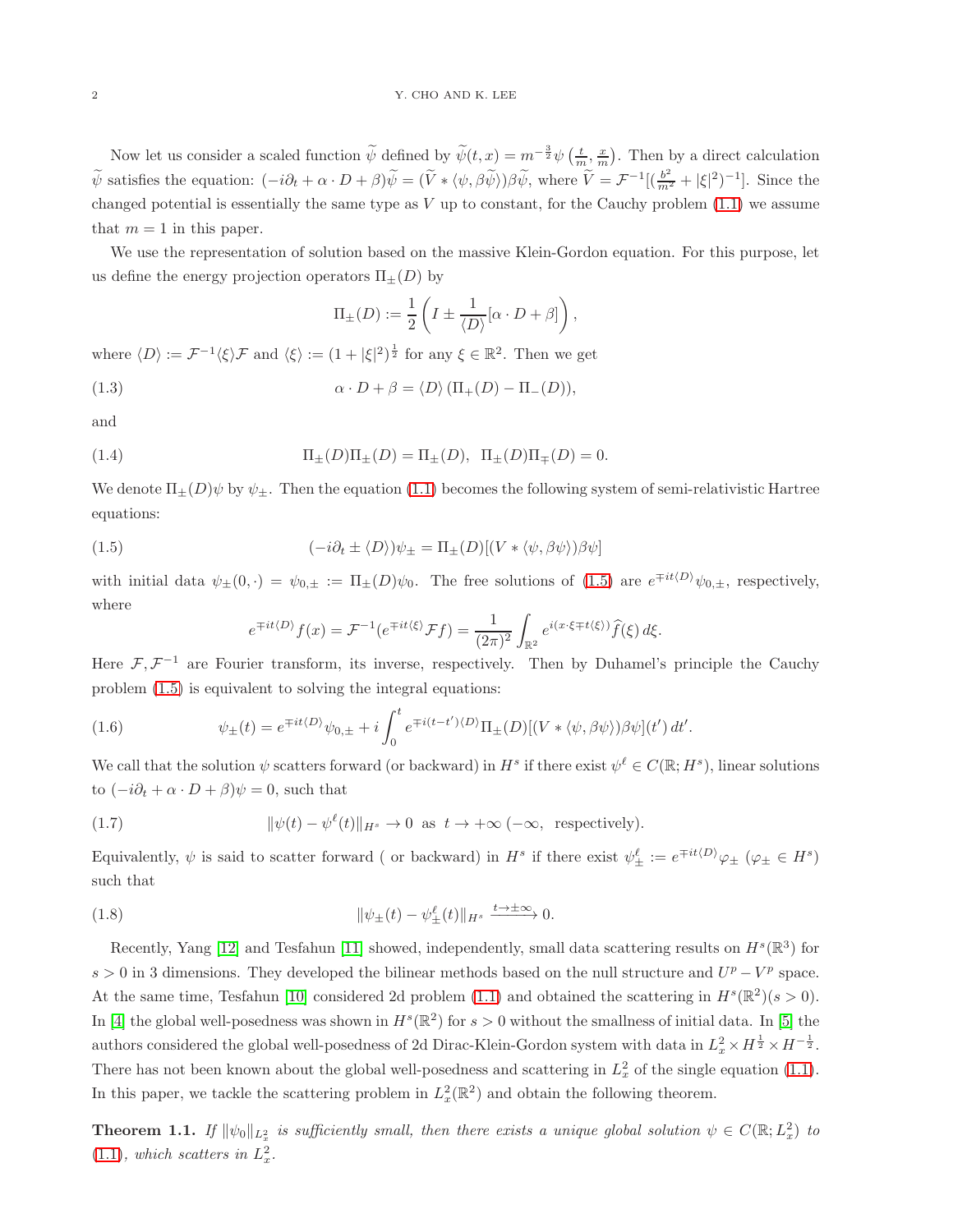We show Theorem [1.1](#page-1-1) by adopting the bilinear method of Yang and Tesfahun. Tesfahun's method relies on the logarithmic interpolation between  $U^p$  spaces, which results in  $\varepsilon$ -regularity loss for the high-high-low interaction part. To overcome it we use Yang's bilinear estimates on the  $V^2$  space and fast decay in frequency of 2d Yukawa potential. Unfortunately, our method cannot be applied to 3d problem directly because the bilinear estimate is not strong enough to remove the  $\varepsilon$ -regularity loss. The 3d scattering problem remains still open in  $L_x^2$  and will be treated as a future.

# Notations.

 $(1) \| \cdot \|$  denotes  $\| \cdot \|_{L^2_{t,x}}$ .

(2) (Mixed-normed spaces) For a Banach space X and an interval  $I, u \in L_I^q X$  iff  $u(t) \in X$  for a.e. $t \in I$  and  $||u||_{L_I^q X} := ||||u(t)||_X||_{L_I^q} < \infty$ . Especially, we denote  $L_I^q L_x^r = L_t^q (I; L_x^r (\mathbb{R}^2))$ ,  $L_{I,x}^q = L_I^q L_x^q$ ,  $L_t^q L_x^r = L_{\mathbb{R}}^q L_x^r$ .

(3) (Littlewood-Paley operators) Let  $\rho$  be a Littlewood-Paley function such that  $\rho \in C_0^{\infty}(B(0, 2))$  with  $\rho(\xi) = 1$  for  $|\xi| \leq 1$  and define  $\rho_k(\xi) := \rho\left(\frac{\xi}{2^k}\right)$  $\left(\frac{\xi}{2^k}\right) - \rho \left(\frac{\xi}{2^k}\right)$  $\left(\frac{\xi}{2^{k-1}}\right)$  for  $k \in \mathbb{Z}$ . Then we define the frequency projection  $P_k$  by  $\mathcal{F}(P_k f)(\xi) = \rho_k(\xi) \widehat{f}(\xi)$ , and also  $P_{\leq k} := I - \sum_{k' > k} P_{k'}$ . In addition  $P_{k_1 \leq \cdot \leq k_2} := \sum_{k_1 \leq k \leq k_2} P_k$ . For  $k \in \mathbb{Z}$  we denote  $\widetilde{\rho_k} = \rho_{k-1} + \rho_k + \rho_{k+1}$ . In particular,  $\widetilde{P_k}P_k = P_k\widetilde{P_k} = P_k$ , where  $\widetilde{P_k} = \mathcal{F}^{-1}\widetilde{\rho_k}\mathcal{F}$ . Next we define a Fourier localization operators  $P_k^1$  as follow:

$$
P_k^1 f = \begin{cases} 0 & \text{if } k < 0, \\ P_{\leq 0}f & \text{if } k = 0, \\ P_k f & \text{if } k > 0. \end{cases}
$$

Especially, we denote  $P_k^1 f$  by  $f_k$  for any measurable function  $f$ .

(4) As usual different positive constants depending only on  $a, b$  are denoted by the same letter  $C$ , if not specified.  $A \leq B$  and  $A \geq B$  mean that  $A \leq CB$  and  $A \geq C^{-1}B$ , respectively for some  $C > 0$ .  $A \sim B$ means that  $A \lesssim B$  and  $A \gtrsim B$ .

## 2. FUNCTION SPACES

We explain concisely  $U^p - V^p$  spaces. For more details, we refer the readers to [\[6,](#page-8-3) [7,](#page-8-4) [8,](#page-8-5) [9\]](#page-8-6). Let  $1 \leq p < \infty$ and I be a collection of finite partitions  $\{t_0, \dots, t_N\}$  satisfying  $-\infty < t_0 < \dots < t_N \leq \infty$ . If  $t_N = \infty$ , by convention,  $u(t_N) := 0$  for any  $u : \mathbb{R} \to L_x^2(\mathbb{R}^2)$ . Let us define a  $U^p$ -atom by a step function  $a : \mathbb{R} \to L_x^2$  of the form

$$
a(t) = \sum_{k=1}^{N} \chi_{[t_{k-1}, t_k)} \phi(t) \text{ with } \sum_{k=1}^{N} ||\phi||_{L_x^2}^p = 1.
$$

Then the  $U^p$  space is defined by

$$
U^{p} = \left\{ u = \sum_{j=1}^{\infty} \lambda_{j} a_{j} : a_{j} \text{ are } U^{p}\text{-atoms and } \{\lambda_{j}\} \in \ell^{1}, ||u||_{U^{p}} < \infty \right\},\
$$

where the  $U^p$ -norm is defined by

$$
||u||_{U^p} := \inf_{\text{representation of } u} \sum_{j=1}^{\infty} |\lambda_j|.
$$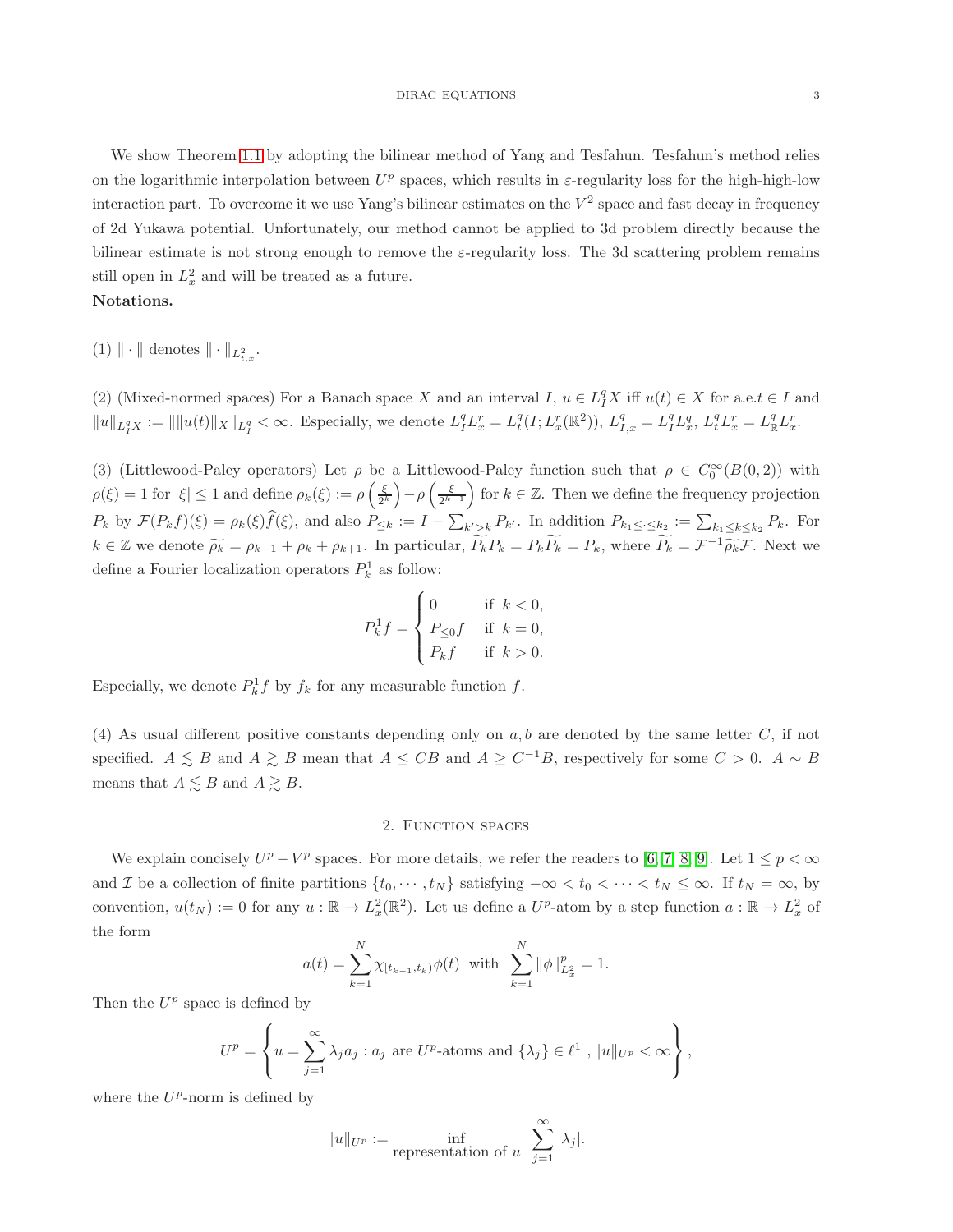We next define  $V^p$  as the space of all right-continuous functions  $v : \mathbb{R} \to L^2_x$  satisfying that  $\lim_{t \to -\infty} v(t) = 0$ and the norm

$$
||v||_{V^{p}} := \sup_{\{t_k\} \in \mathcal{I}} \left( \sum_{k=1}^{N} ||v(t_k) - v(t_{k-1})||_{L_x^2}^p \right)^{\frac{1}{p}}
$$

is finite.

We introduce several key properties of  $U^p$  and  $V^p$  spaces.

<span id="page-3-3"></span>**Lemma 2.1** ([\[6\]](#page-8-3)). Let  $1 \leq p < q < \infty$ . Then the following holds.

- (i)  $U^p$  and  $V^p$  are Banach spaces.
- (ii) The embeddings  $U^p \hookrightarrow V^p \hookrightarrow U^q \hookrightarrow L^{\infty}(\mathbb{R}; L^2_x)$  are continuous.

These spaces have the useful duality property.

**Lemma 2.2** (Corollary of [\[9\]](#page-8-6)). Let  $u \in U^p$  be absolutely continuous with  $1 < p < \infty$ . Then

$$
||u||_{U^{p}} = \sup \left\{ \int \langle u', v \rangle_{L_{x}^{2}} dt : v \in C_{0}^{\infty}, ||v||_{V^{p'}} = 1 \right\}.
$$

Now let us define the adapted function spaces  $U^p_{\pm}$ ,  $V^p_{\pm}$  as follows:

$$
||u||_{U^p_{\pm}} := ||e^{\pm it\langle D \rangle}u||_{U^p}
$$
 and  $||u||_{V^p_{\pm}} := ||e^{\pm it\langle D \rangle}u||_{V^p}$ .

<span id="page-3-2"></span>Proposition 2.3 (Transfer principle, Proposition 2.19 of [\[6\]](#page-8-3)). Let

$$
T: L_x^2 \times L_x^2 \times \cdots \times L_x^2 \to L_{loc}^1
$$

be a multilinear operator. If

$$
\left\|T\left(e^{\pm_1it\langle D\rangle}f_1,e^{\pm_2it\langle D\rangle}f_2,\cdots,e^{\pm_kit\langle D\rangle}f_k\right)\right\|_{L_t^qL_x^r} \lesssim \prod_{j=1}^k \|f_j\|_{L_x^2}
$$

for some  $1 \leq q, r \leq \infty$  and  $\pm_i \in \{\pm\}$ , then we have

$$
||T(u_1, u_2, \cdots, u_k)||_{L_t^q L_x^r} \lesssim \prod_{j=1}^k ||u_j||_{U_{\pm_j}^q}.
$$

#### 3. Bilinear estimates

In this section, we list basic bilinear estimates based on the estimates of [\[10,](#page-8-0) [11,](#page-8-2) [12\]](#page-8-1).

<span id="page-3-0"></span>**Lemma 3.1.** Let  $k_j \in \mathbb{Z}$ ,  $\psi_j \in V_{\pm_j}^2$   $(j = 1, 2)$ , and  $\Pi_{\pm_j}(D)P_{k_j}^1 \psi_j = \psi_j$ . Then

$$
\|\langle \psi_1, \beta \psi_2 \rangle \| \lesssim 2^{pk_1 + (1-p)k_2} \|\psi_1\|_{V^2_{\pm_1}} \|\psi_2\|_{V^2_{\pm_2}}
$$

for any  $0 < p < 1$ .

Proof of Lemma [3.1.](#page-3-0) For the proof we use the well-known Strichartz estimates (for instance see[\[2,](#page-7-2) [3\]](#page-7-3)): Suppose  $(q, r)$  satisfies that  $2 \le r < \infty$  and  $\frac{1}{q} = \frac{1}{2} - \frac{1}{r}$ . Then

<span id="page-3-1"></span>(3.1) 
$$
\|e^{\pm it\langle D\rangle} P_k^1 f\|_{L_t^q L_x^r} \lesssim \langle 2^k \rangle^{\frac{2}{q}} \|P_k^1 f\|_{L_x^2}.
$$

From [\(3.1\)](#page-3-1), Proposition [2.3,](#page-3-2) and Lemma [2.1](#page-3-3) we get

<span id="page-3-4"></span>(3.2) 
$$
\|P_k^1 \psi\|_{L_t^q L_x^r} \lesssim 2^{\frac{2k}{q}} \|\psi\|_{U^q_{\pm}} \lesssim 2^{\frac{2k}{q}} \|\psi\|_{V^2_{\pm}}
$$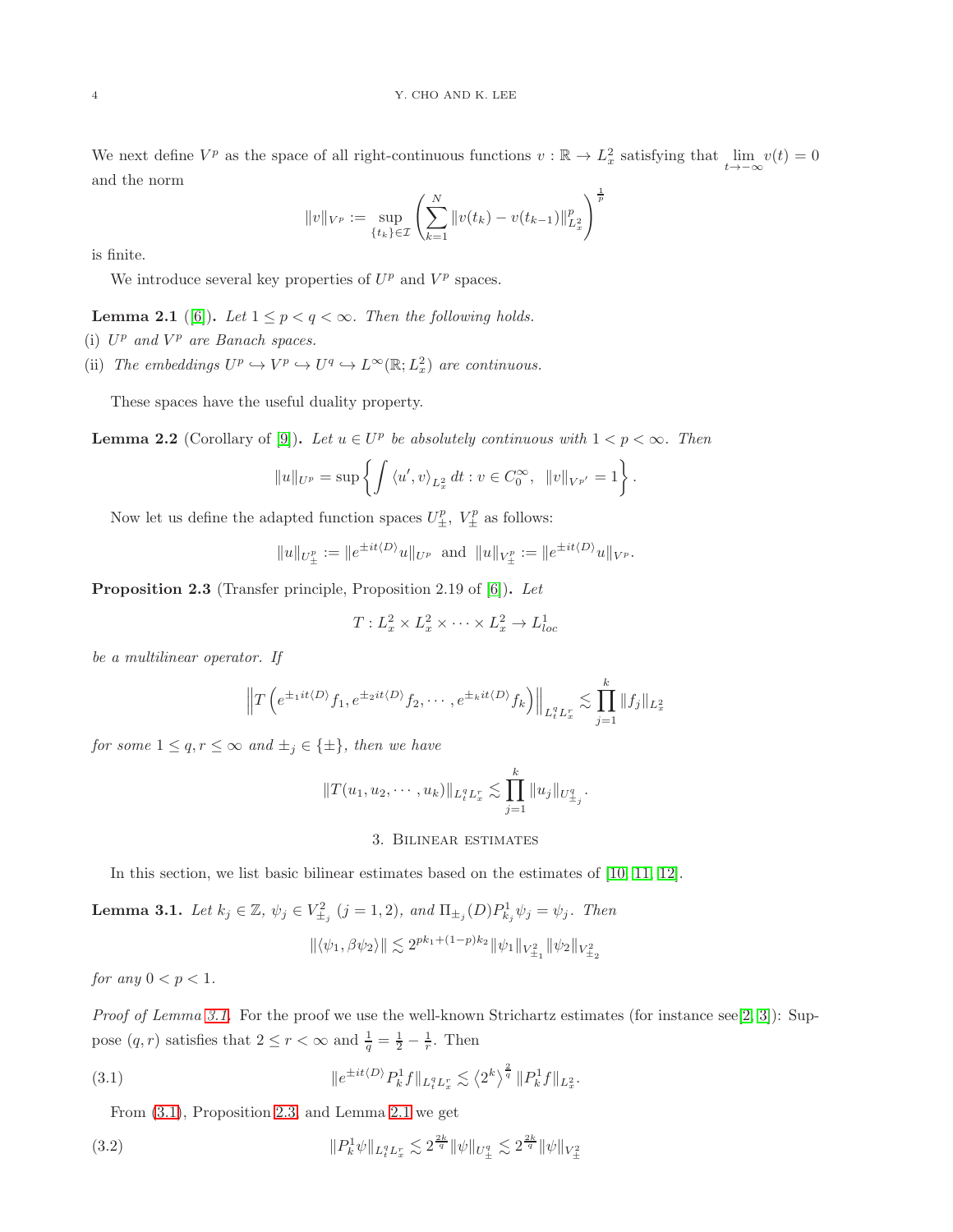for  $2 < q < \infty$ . Hence, by  $(3.2)$  we get

$$
\begin{aligned} \|\langle \psi_1, \beta \psi_2 \rangle \| &\lesssim \|\psi_1\|_{L_t^q L_x^r} \|\psi_2\|_{L_t^r L_x^q} \lesssim 2^{\frac{2}{q}k_1 + \left(1 - \frac{2}{q}\right)k_2} \|\psi_1\|_{U_{\pm_1}^q} \|\psi_2\|_{U_{\pm_2}^r} \\ &\lesssim 2^{\frac{2}{q}k_1 + \left(1 - \frac{2}{q}\right)k_2} \|\psi_1\|_{V_{\pm_1}^2} \|\psi_2\|_{V_{\pm_2}^2} .\end{aligned}
$$

By setting  $p = \frac{2}{q}$  the proof finishes.

The following proposition is key estimate to be used in high-high-low interaction.

<span id="page-4-2"></span>**Proposition 3.2** (Proposition 3.6, 3.7 of [\[12\]](#page-8-1) and Proposition 3.7, 3.9 of [\[1\]](#page-7-4)). Let  $\Pi_{\pm j}(D)P_{k_j}\psi_j = \psi_j \in V_{\pm j}^2$ . Assume that  $k_1, k_2 \geq 0$ ,  $k \in \mathbb{Z}$  and that  $2^k \ll 2^{k_1} \sim 2^{k_2}$ . Then we get the following:

(i)  $If \pm_1 = \pm_2, \|P_k \langle \psi_1, \beta \psi_2 \rangle \| \lesssim 2^{k - \frac{k_1}{2}} \|\psi_1\|_{V_{\pm_1}} \|\psi_2\|_{V_{\pm_2}^2}.$ (*ii*)  $If \pm_1 \neq \pm_2, \|P_k \langle \psi_1, \beta \psi_2 \rangle \| \lesssim 2^{\frac{k}{2}} \|\psi_1\|_{V_{\pm_1}} \|\psi_2\|_{V_{\pm_2}^2}.$ 

4. Proof of Theorem [1.1](#page-1-1)

We prove Theorem [1.1](#page-1-1) by contraction argument. Let us define Banach spaces  $X_{\pm}$  and  $X_{\pm,p}$  by

$$
X_{\pm} := \left\{ \phi \in C(\mathbb{R}; L^2_x) : \|\phi\|_{X_{\pm}} := \left( \sum_{k \in \mathbb{Z}} \|P_k^1 \phi\|_{U^2_{\pm}}^2 \right)^{\frac{1}{2}} < \infty \right\}
$$

and  $X_{\pm,p} = \{\psi = \chi_{[0,\infty)}(t)\phi : \phi \in X_{\pm}\}\)$ , respectively. Then by the decomposition  $\psi = \psi_+ + \psi_-,$  where  $\psi_{\pm} = \Pi_{\pm}(D)\psi$ , we define a complete metric space  $X_p(\delta)$  as

$$
X_p(\delta) := \left\{ \psi \in X_{\pm,p} : ||\psi||_X := ||\psi_+||_{X_+} + ||\psi_-||_{X_-} \le \delta \right\}
$$

with metric  $\mathbf{d}(\psi,\phi):=\|\psi-\phi\|_X$  and a map  $\mathcal N$  defined by

$$
\mathcal{N}(\psi) = \sum_{\pm} \left[ \chi_{[0,\infty)}(t) e^{\mp it \langle D \rangle} \Pi_{\pm} (D) \psi_0 + i \sum_{\pm_j, j=1,2,3} N_{\pm}(\psi_{\pm_1}, \psi_{\pm_2}, \psi_{\pm_3}) (t) \right],
$$

where

$$
N_{\pm}(\psi_1, \psi_2, \psi_3)(t) = \int_0^t e^{\mp i(t - t') \langle D \rangle} \Pi_{\pm}(D) [(V * \langle \psi_1, \beta \psi_2 \rangle) \beta \psi_3] dt'.
$$

Here  $\sum_{\pm} A_{\pm}$  means that  $A_{+} + A_{-}$ .

The linear part of  $\mathcal{N}(\psi)$  can be estimated as follows:

<span id="page-4-1"></span>(4.1) 
$$
\left\| \chi_{[0,\infty)} e^{\mp it \langle D \rangle} \Pi_{\pm}(D) \psi_0 \right\|_{X_{\pm}}^2 = \sum_{k \in \mathbb{Z}} 2^{2sk} \left\| \chi_{[0,\infty)} P_k^1 \Pi_{\pm}(D) \psi_0 \right\|_{U_{\pm}^2}^2 \sim \left\| \psi_0 \right\|_{H^s}^2.
$$

For the nonlinear parts for  $N_{\pm}(\psi)(t)$  we prove

<span id="page-4-0"></span>**Proposition 4.1.** If  $\psi_j \in X_{\pm_j,p}$ , then we have

$$
||N_{\pm}(\psi_{1,\pm1},\psi_{2,\pm2},\psi_{3,\pm3})||_{X_{\pm}} \lesssim \prod_{j=1}^3 ||\psi_{j,\pm_j}||_{X_{\pm_j}}
$$

.

The proof of Proposition [4.1](#page-4-0) is placed in the next section.

If  $\delta$  is small enough that  $C\delta^3 \leq \frac{\delta}{8}$  and  $\psi_0$  satisfies  $C\|\psi_0\|_{L^2_x} \leq \frac{\delta}{2}$ , Proposition [4.1](#page-4-0) together with linear estimate [\(4.1\)](#page-4-1) leads us to

$$
\|\mathcal{N}(\psi)\|_{X} = \sum_{\pm} \|\Pi_{\pm}\mathcal{N}(\psi)\|_{X_{\pm}} \le C(\|\psi_0\|_{L_x^2} + \|\psi\|_{X}^3) \le \delta
$$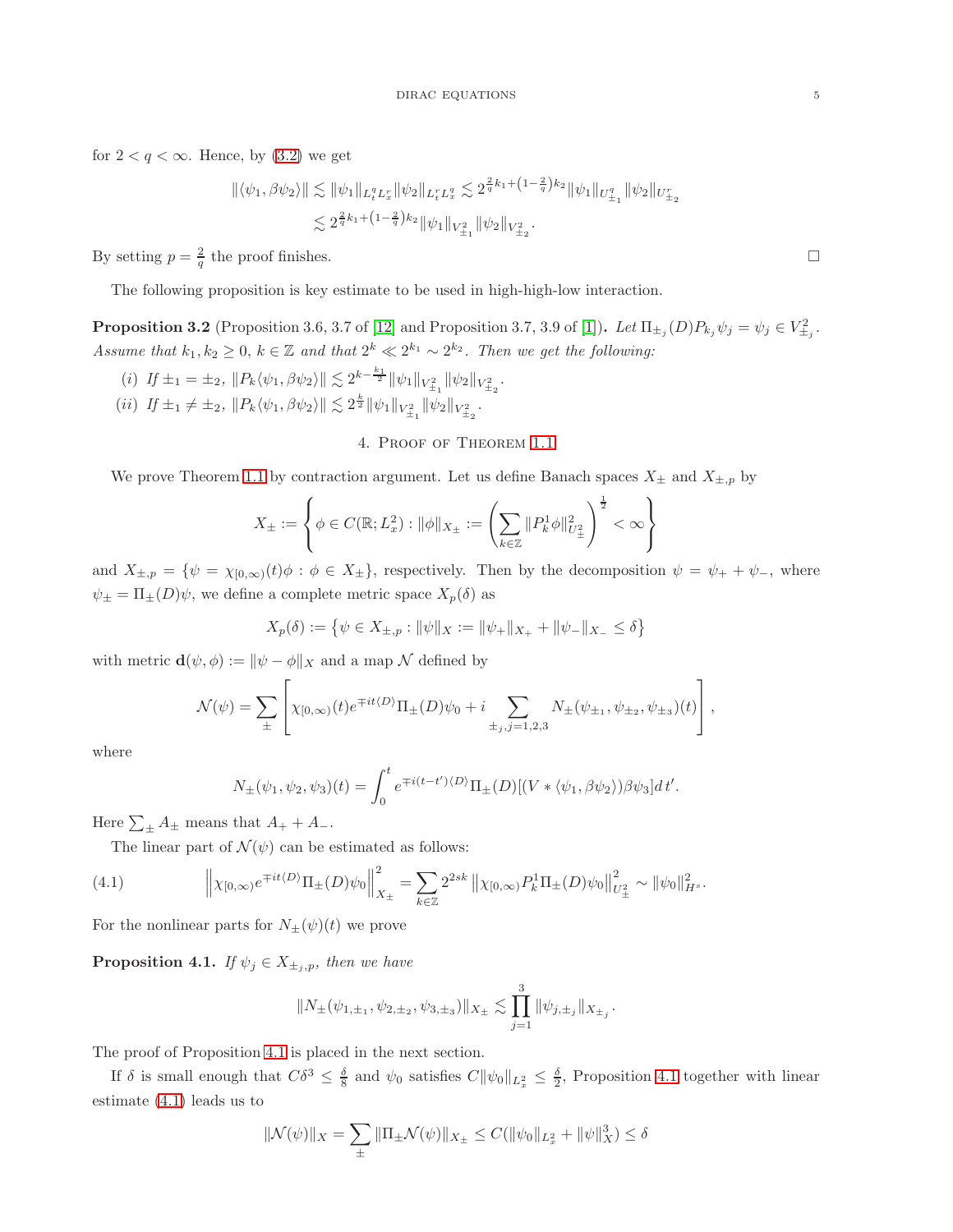where  $\|\phi\|_X := \|\phi_+\|_{X_+} + \|\phi_-\|_{X_-}$ . This yields that N is a self-mapping on  $X_p(\delta)$ . In particular, we get

$$
\mathbf{d}\Big(\mathcal{N}(\psi),\mathcal{N}(\phi)\Big) = \|\mathcal{N}(\psi) - \mathcal{N}(\phi)\|_X \le C \left(\|\psi\|_X + \|\phi\|_X\right)^2 \|\psi - \phi\|_X \le 4C\delta^2 \|\psi - \phi\|_X \le \frac{1}{2}\mathbf{d}(\psi,\phi).
$$

Hence  $\mathcal{N}: X_p(\delta) \to X_p(\delta)$  is a contraction mapping for sufficiently small  $\delta$  and then we get a unique solution  $\psi_p \in L^{\infty}([0,\infty); L_x^2)$  to [\(1.1\)](#page-0-0). The time continuity and continuous dependency on data follow readily from the formula  $\psi_p = \mathcal{N}(\psi_p)$  and Proposition [4.1.](#page-4-0) By the time symmetry of [\(1.1\)](#page-0-0) we also obtain a unique solution  $\psi_n \in C((-\infty,0], L_x^2)$  with the continuous dependency on data. Defining  $\psi = \psi_p + \psi_n$ , we get the global well-posedness of [\(1.1\)](#page-0-0).

Now we move onto the scattering property of [\(1.5\)](#page-1-0). Since the backward scattering can be treated similarly to the forward one, we omit its proof. For  $k \geq 0$  let us define

$$
\varphi_{\pm} := e^{\pm it\langle D \rangle} P_k^1 \mathcal{N}_{\pm}(\psi),
$$

where  $\mathcal{N}_{\pm}(\psi) = \lim_{t \to \infty} \sum_{\pm_j} N_{\pm}(\psi_{\pm_1}, \psi_{\pm_2}, \psi_{\pm_3})(t)$ . Then Lemma [2.1](#page-3-3) shows that

$$
\varphi_{\pm} \in V_{\pm}^2.
$$

Since  $\sum_{k\geq 0} ||\varphi_{\pm}||_{V_{\pm}^2} \lesssim 1$ , we have

$$
\phi_{\pm} := \lim_{t \to \infty} \varphi_{\pm} \in L_x^2
$$

and

$$
\|\psi_{\pm}(t) - e^{\mp it\langle D \rangle} \phi_{\pm}\|_{L_x^2} \xrightarrow{t \to \infty} 0.
$$

This completes the proof of scattering part.

#### 5. Proof of Proposition [4.1](#page-4-0)

By duality we obtain

$$
\left\| P_{k_4}^1 \int_0^t e^{\mp i(t - t')\langle D \rangle} \Pi_{\pm}(D) [(V * \langle \psi_{1, \pm_1}, \beta \psi_{2, \pm_2} \rangle) \beta \psi_{3, \pm_3}] dt' \right\|_{U^2_{\pm}}
$$
  
\n
$$
= \left\| P_{k_4}^1 \int_0^t e^{\pm i t' \langle D \rangle} \Pi_{\pm}(D) [(V * \langle \psi_{1, \pm_1}, \beta \psi_{2, \pm_2} \rangle) \beta \psi_{3, \pm_3}] dt' \right\|_{U^2}
$$
  
\n
$$
= \sup_{\substack{\|\phi\|_{V^{2}} = 1 \\ \phi \in C_0^{\infty}}} \left| \int \int (V * \langle \psi_{1, \pm_1}, \beta \psi_{2, \pm_2} \rangle) \left\langle \beta \psi_{3, \pm_3}, \Pi_{\pm}(D) P_{k_4}^1 e^{\mp it \langle D \rangle} \phi \right\rangle dt dx \right|
$$
  
\n
$$
= \sup_{\substack{\|\psi_4\|_{V^2_{\pm_4}}} = 1} \left| \int \int (V * \langle \psi_{1, \pm_1}, \beta \psi_{2, \pm_2} \rangle) \left\langle \beta \psi_{3, \pm_3}, P_{k_4}^1 \psi_{4, \pm_4} \right\rangle dt dx \right|.
$$

Then by dyadic decomposition we have

$$
\label{eq:3.10} \begin{split} & \| N_{\pm_4} (\psi_{1,\pm_1}, \psi_{2,\pm_2}, \psi_{3,\pm_3}) \|_{X_{\pm_4}}^2 \\ & = \sum_{k_4 \in \mathbb{Z}} \| P^1_{k_4} N_{\pm_4} (\psi_{1,\pm_1}, \psi_{2,\pm_2}, \psi_{3,\pm_3}) \|_{U^2_{\pm_4}}^2 \\ & \lesssim \sum_{k_4 \in \mathbb{Z}} \left( \sup_{\|\psi_4\|_{V^2_{\pm_4}} = 1} \sum_{k, k_1, k_2, k_3 \in \mathbb{Z}} \left| \iint P_k \left( V \ast \langle \psi_{1,\pm_1, k_1}, \beta \psi_{2,\pm_2, k_2} \rangle \right) \widetilde{P_k} (\langle \beta \psi_{3,\pm_3, k_3}, \psi_{4,\pm_4, k_4} \rangle) dt dx \right| \right)^2 \\ & \lesssim \sum_{k_4 \in \mathbb{Z}} \left( \sup_{\|\psi_4\|_{V^2_{\pm_4}} = 1} (I_1 + I_2 + I_3) \right)^2, \end{split}
$$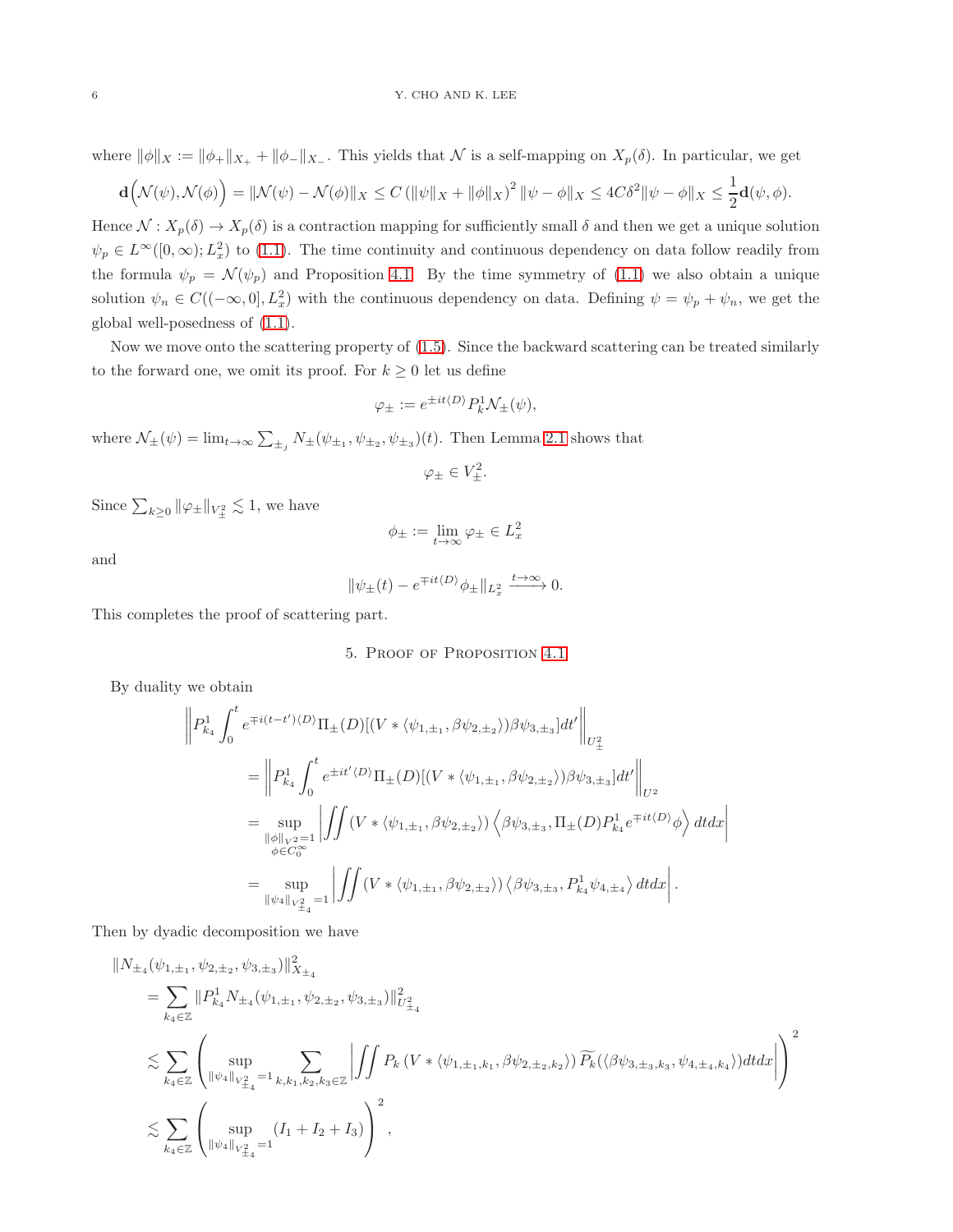where  $\psi_{j,\pm_j,k_j} = P^1_{k_j} \Pi_{\pm_j}(D) \psi_j$  and

$$
I_1 = \sum_{\substack{k_1, k_2 \in \mathbb{Z} \\ 2^k \ll 2^{k_3} \sim 2^{k_4}}} |\cdots|, \quad I_2 = \sum_{\substack{k_1, k_2 \in \mathbb{Z} \\ 2^{k_4} \sim 2^k \gg 2^{k_3}}} |\cdots|, \quad I_3 = \sum_{\substack{k_1, k_2 \in \mathbb{Z} \\ 2^k \sim 2^{k_3} \gtrsim 2^{k_4}}} |\cdots|.
$$

We subdivide  ${\cal I}_j$  as follows:

$$
I_1 = I_{11} + I_{12} + I_{13} := \sum_{\substack{2^k \leq 2^{k_1} \sim 2^{k_2} \\ 2^k \leq 2^{k_3} \sim 2^{k_4}}} |\cdots| + \sum_{\substack{2^{k_2} \leq 2^{k_1} \sim 2^k \\ 2^k \leq 2^{k_3} \sim 2^{k_4}}} |\cdots| + \sum_{\substack{2^{k_1} \leq 2^{k_2} \sim 2^k \\ 2^k \leq 2^{k_3} \sim 2^{k_4}}} |\cdots|,
$$

$$
I_2 = I_{21} + I_{22} + I_{23} := \sum_{\substack{2^k \leq 2^{k_1} \sim 2^{k_2} \\ 2^{k_4} \sim 2^k \gg 2^{k_3}}} |\cdots| + \sum_{\substack{2^k \sim 2^{k_1} \gg 2^{k_2} \\ 2^{k_4} \sim 2^k \gg 2^{k_3}}} |\cdots| + \sum_{\substack{2^{k_1} \leq 2^{k_2} \sim 2^k \\ 2^{k_4} \sim 2^k \gg 2^{k_3}}} |\cdots|,
$$

$$
I_3 = I_{31} + I_{32} + I_{33} := \sum_{\substack{2^k \leq 2^{k_1} \sim 2^{k_2} \\ 2^k \sim 2^{k_3} \geq 2^{k_4}}} |\cdots| + \sum_{\substack{2^k \sim 2^{k_1} \gg 2^{k_2} \\ 2^k \sim 2^{k_3} \geq 2^{k_4}}} |\cdots| + \sum_{\substack{2^{k_1} \leq 2^{k_2} \sim 2^k \\ 2^k \sim 2^{k_3} \geq 2^{k_4}}} |\cdots|.
$$

It suffices to show that for each  $I_{ij} \ (i,j=1,2,3)$ 

(5.1) 
$$
\mathcal{I}_{ij} := \sum_{k_4 \in \mathbb{Z}} \left( \sup_{\|\psi_4\|_{V_{\pm_4}^2} = 1} [I_{ij}]^2 \right) \lesssim \prod_{j=1}^3 \|\psi_{j,\pm_j}\|_{X_{\pm_j}}^2.
$$

In fact, they can be handled as follows. By Proposition [3.2](#page-4-2) we have

$$
\mathcal{I}_{11} \lesssim \sum_{k_4 \in \mathbb{Z}} \left( \sum_{\substack{2^k \lesssim 2^{k_1} \sim 2^{k_2} \\ 2^k \ll 2^{k_3} \sim 2^{k_4}}} \langle 2^k \rangle^{-2} \| P_k \langle \psi_{1,k_1}, \beta \psi_{2,k_2} \rangle \| \left\| \widetilde{P_k} \langle \beta \psi_{3,k_3}, \Pi_{\pm}(D) P_k^1 \psi_4 \rangle \right\| \right)^2
$$
  

$$
\lesssim \sum_{k_4 \in \mathbb{Z}} \left( \sum_{\substack{2^k \lesssim 2^{k_1} \sim 2^{k_2} \\ 2^k \ll 2^{k_3} \sim 2^{k_4}}} 2^k \langle 2^k \rangle^{-2} \| \psi_{1,k_1} \|_{V_{\pm_1}^2} \| \psi_{2,k_2} \|_{V_{\pm_2}^2} \| \psi_{3,k_3} \|_{V_{\pm_3}^2} \right)^2
$$
  

$$
\lesssim \| \psi_1 \|_{X_{\pm_1}}^2 \| \psi_2 \|_{X_{\pm_2}}^2 \sum_{k_4 \in \mathbb{Z}} \| \psi_{3,k_4} \|_{V_{\pm_3}^2}^2 \left( \sum_{k \in \mathbb{Z}} 2^k \langle 2^k \rangle^{-2} \right)^2
$$
  

$$
\lesssim \prod_{j=1}^3 \| \psi_j \|_{X_{\pm_j}}^2.
$$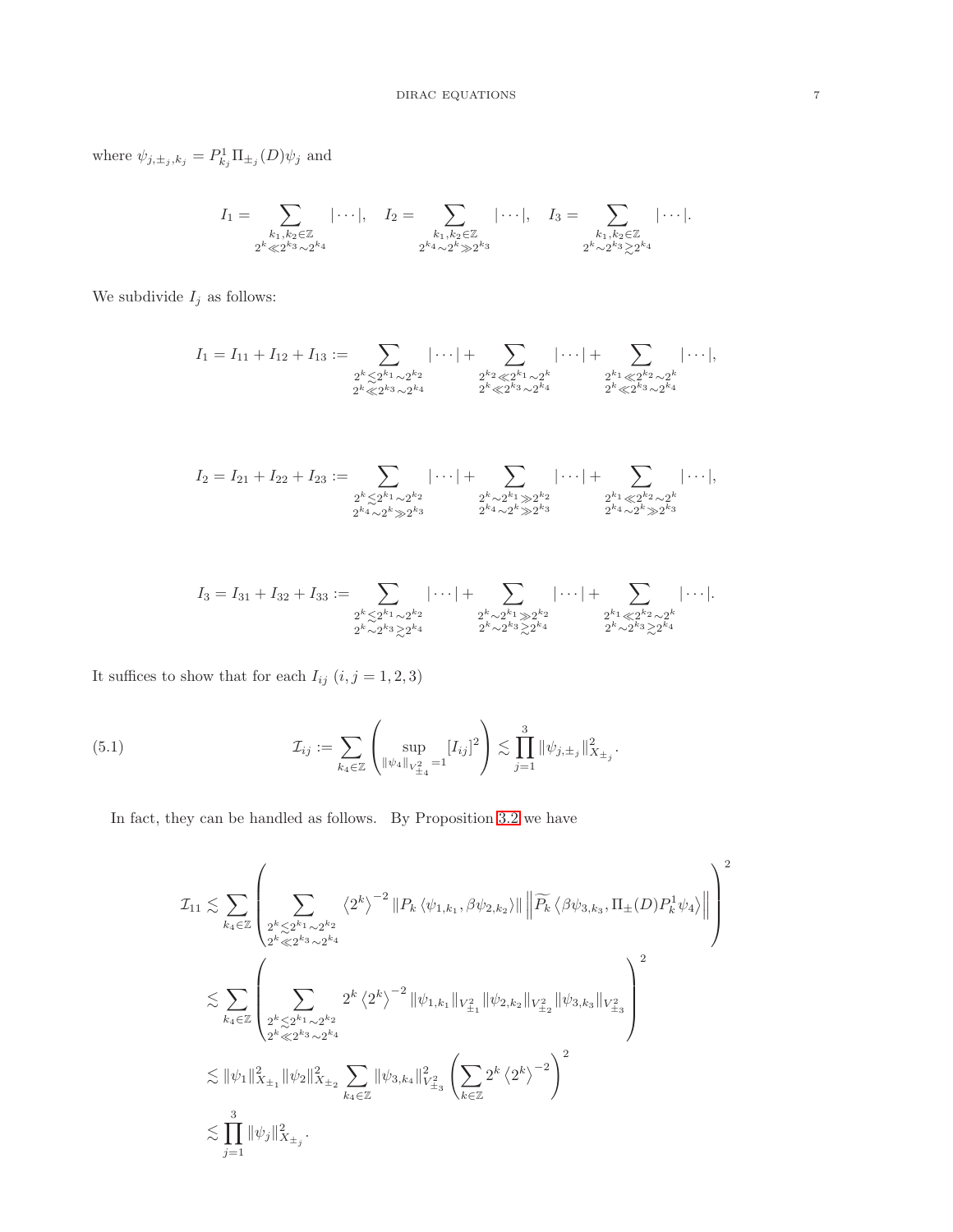Using Lemma [3.1](#page-3-0) and Proposition [3.2,](#page-4-2)

$$
\mathcal{I}_{12} \lesssim \sum_{k_4 \in \mathbb{Z}} \left( \sum_{\substack{2^{k_2} \ll 2^{k_1} \sim 2^k \\ 2^{k_2} \ll 2^{k_3} \sim 2^{k_4}}} \langle 2^k \rangle^{-2} 2^{\frac{k_1 + k_2}{2}} \|\psi_{1,k_1}\|_{V_{\pm_1}^2} \|\psi_{2,k_2}\|_{V_{\pm_2}^2} 2^{\frac{k}{2}} \|\psi_{3,k_3}\|_{V_{\pm_3}^2} \right)^2
$$
  

$$
\lesssim \sum_{k_4 \in \mathbb{Z}} \left( \sum_{\substack{2^{k_2} \ll 2^{k_1} \\ 2^{k_3} \sim 2^{k_4}}} 2^{\frac{3}{2}k_1} \langle 2^{k_1} \rangle^{-2} 2^{\frac{1}{2}(k_2 - k_1)} \|\psi_{1,k_1}\|_{V_{\pm_1}^2} \|\psi_{2,k_2}\|_{V_{\pm_2}^2} \|\psi_{3,k_3}\|_{V_{\pm_3}^2} \right)^2
$$
  

$$
\lesssim \|\psi_3\|_{X_{\pm_3}}^2 \left( \sum_{\substack{2^{k_2} \ll 2^{k_1} \\ 2^{k_2} \ll 2^{k_1}}} 2^{\frac{3}{2}k_1} \langle 2^{k_1} \rangle^{-2} 2^{\frac{1}{2}(k_2 - k_1)} \|\psi_{1,k_1}\|_{V_{\pm_1}^2} \|\psi_{2,k_2}\|_{V_{\pm_2}^2} \right)^2
$$
  

$$
\lesssim \prod_{j=1}^3 \|\psi_j\|_{X_{\pm_j}}^2.
$$

 $\mathcal{I}_{13}$  and  $\mathcal{I}_{21}$  can be handled by changing the role of  $\psi_1, \psi_2$ , and  $(\psi_1, \psi_2), (\psi_4, \psi_3)$ , respectively.

As for  $\mathcal{I}_{22}$  we apply Lemma [3.1](#page-3-0) to both  $(\psi_1, \psi_2)$  and  $(\psi_3, \psi_4)$  to get

$$
\mathcal{I}_{22} \lesssim \sum_{k_4 \in \mathbb{Z}} \left( \sum_{\substack{2^{k_2} \ll 2^{k_1} \sim 2^k \\ 2^{k_3} \ll 2^{k_4} \sim 2^k}} \left\langle 2^k \right\rangle^{-2} 2^{\frac{k_1 + k_2}{2}} \|\psi_{1,k_1}\|_{V_{\pm_1}^2} \|\psi_{2,k_2}\|_{V_{\pm_2}^2} 2^{\frac{k_3 + k_4}{2}} \|\psi_{3,k_3}\|_{V_{\pm_3}^2} \right)^2
$$
  

$$
\lesssim \sum_{k_4 \in \mathbb{Z}} \|\psi_{1,k_4}\|_{V_{\pm_2}^2}^2 \left( \sum_{2^{k_2} \ll 2^{k_4}} 2^{k_4} \left\langle 2^{k_4} \right\rangle^{-1} 2^{\frac{1}{2}(k_2 - k_4)} \|\psi_{2,k_2}\|_{V_{\pm_1}^2} \right)^2
$$
  

$$
\times \left( \sum_{2^{k_3} \ll 2^{k_4}} 2^{k_4} \left\langle 2^{k_4} \right\rangle^{-1} 2^{\frac{1}{2}(k_3 - k_4)} \|\psi_{3,k_3}\|_{V_{\pm_3}^2} \right)^2
$$
  

$$
\lesssim \prod_{j=1}^3 \|\psi_j\|_{X_{\pm_j}}^2.
$$

 $\mathcal{I}_{23}$  is treated similarly by changing the role of  $\psi_1, \psi_2$ . The estimates of  $\mathcal{I}_{3j}$  are symmetric to those of  $\mathcal{I}_{2j}$ . We have only to change the role of  $\psi_3$  and  $\psi_4$ . This completes the proof of Theorem [1.1.](#page-1-1)

## Acknowledgements

This work was supported by NRF-2018R1D1A3B07047782 and NRF-2021R1I1A3A04035040(Republic of Korea).

#### **REFERENCES**

- <span id="page-7-4"></span><span id="page-7-2"></span>[1] Y. Cho, K. Lee, and T. Ozawa, Small data scattering of 2d Hartree type Dirac equations, preprint.
- <span id="page-7-3"></span>[2] Y. Cho and T. Ozawa, On the semirelativistic Hartree-type equation, SIAM J. Math. Anal. 38 (2006), 1060–1074.
- <span id="page-7-0"></span>[3] Y. Cho, T. Ozawa, and S. Xia, Remarks on some dispersive estimates, Commun. Pure Appl. Anal., 10 (2011), 1121-1128.
- [4] V. Georgiev and B. Shakarov, Global  $H^s$ ,  $s > 0$  large data solutions of 2D Dirac equation with Hartree type interaction, in preprint [\(arXiv:2005.06853\)](http://arxiv.org/abs/2005.06853).
- <span id="page-7-1"></span>[5] A. Grünrock and H. Pecher, Global solutions for the Dirac-Klein-Gordon system in two space dimensions, Comm. Partial Differential Equations 35 (2010), no. 1, 89–112.